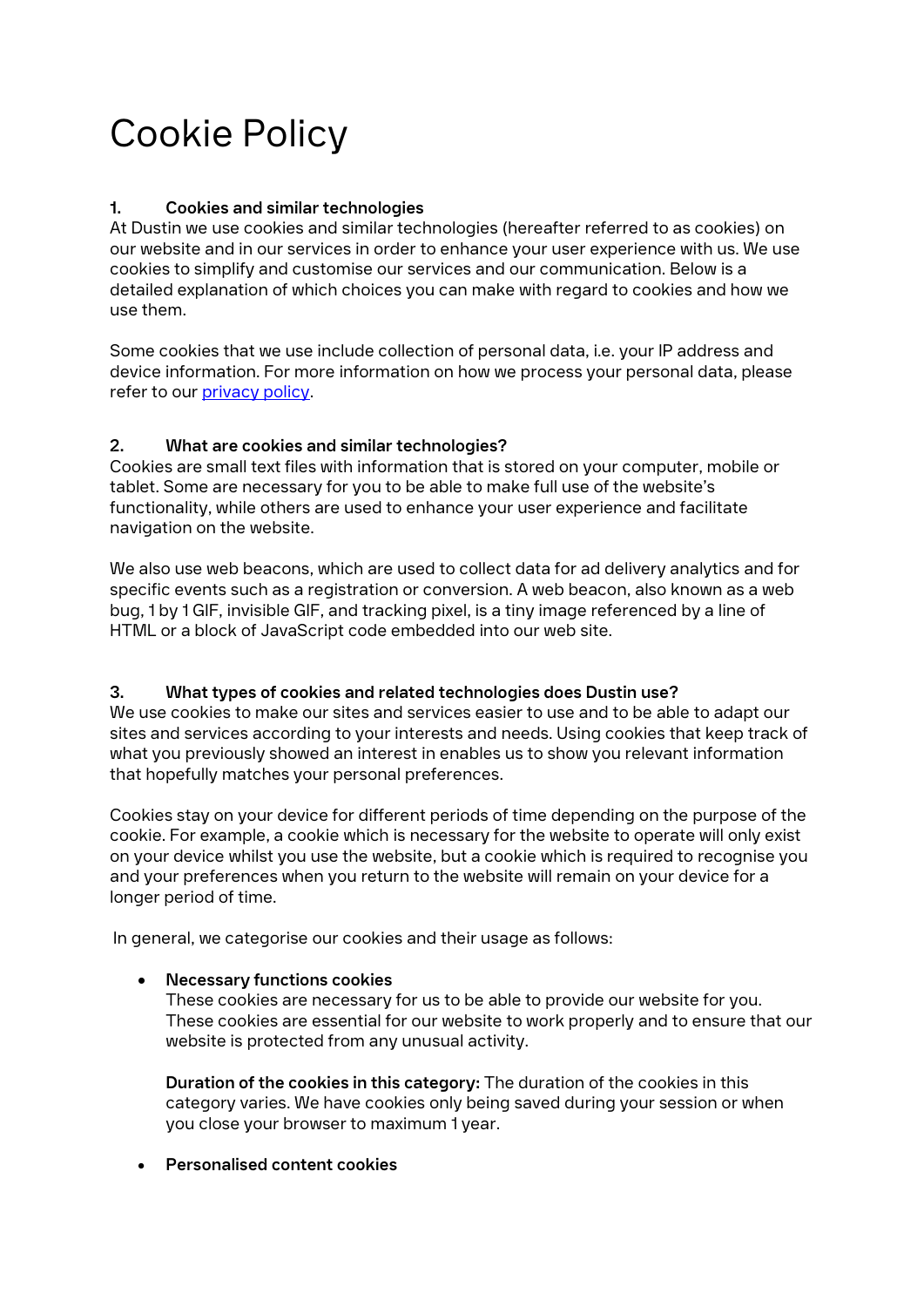We use Personalised content cookies to adapt the experience and communication on our website according to your needs. This enables us to show product suggestions and search results that are more suitable for you.

Based on your and others historical behavior data from visiting Dustin's websites we can show you more relevant information. We use these cookies to show product recommendations in panels such as "Other customers also viewed", "You recently viewed", "Related to items you've recently viewed" and to give more relevant search result.

**Duration of the cookies in this category:** The cookies in this category are temporary and are deleted when your session ends or when you close your browser.

## • **Improved performance cookies**

These cookies include statistical cookies that make it possible to collect statistics that is used to further develop and improve the website (for example to see the number of visitors on the website and how they use it, analyse to secure web performance and manage a/b-tests). The data collected by Dustin is used for statistical analysis on an aggregated level and not on a user level. Both first party cookies and third party cookies from Hotjar are used by Dustin to further develop and improve our websites.

**Duration of the cookies in this category:** The duration of the cookies in this category varies. We have cookies only being saved during your session or when you close your browser to maximum 2 years.

#### • **Marketing cookies**

Dustin is using cookies to follow the users' digital footprint on our website, for the purpose of providing your with more relevant marketing content in campaigns and in marketing emails. If you disable this cookie you will receive more general content that are not adapted for you.

The other cookies in this category are not placed by Dustin, but by our business partners. They enable us to direct relevant marketing towards you. If you disable these cookies you will receive more general ads that are not adapted for you. Both first party cookies and third party cookies related to advertising through partners such as Google, Facebook and Microsoft are used.

**Duration of the cookies in this category:** For the cookies placed by Dustin is retained for up to 600 days. For the cookies placed by our business partners, please see full details regarding retention times in the table below.

#### **4. Table showing Dustin website cookies used to share data with third parties and how to control the use of cookies.**

Below is a list of the third-party marketing and performance cookies we currently have on our website: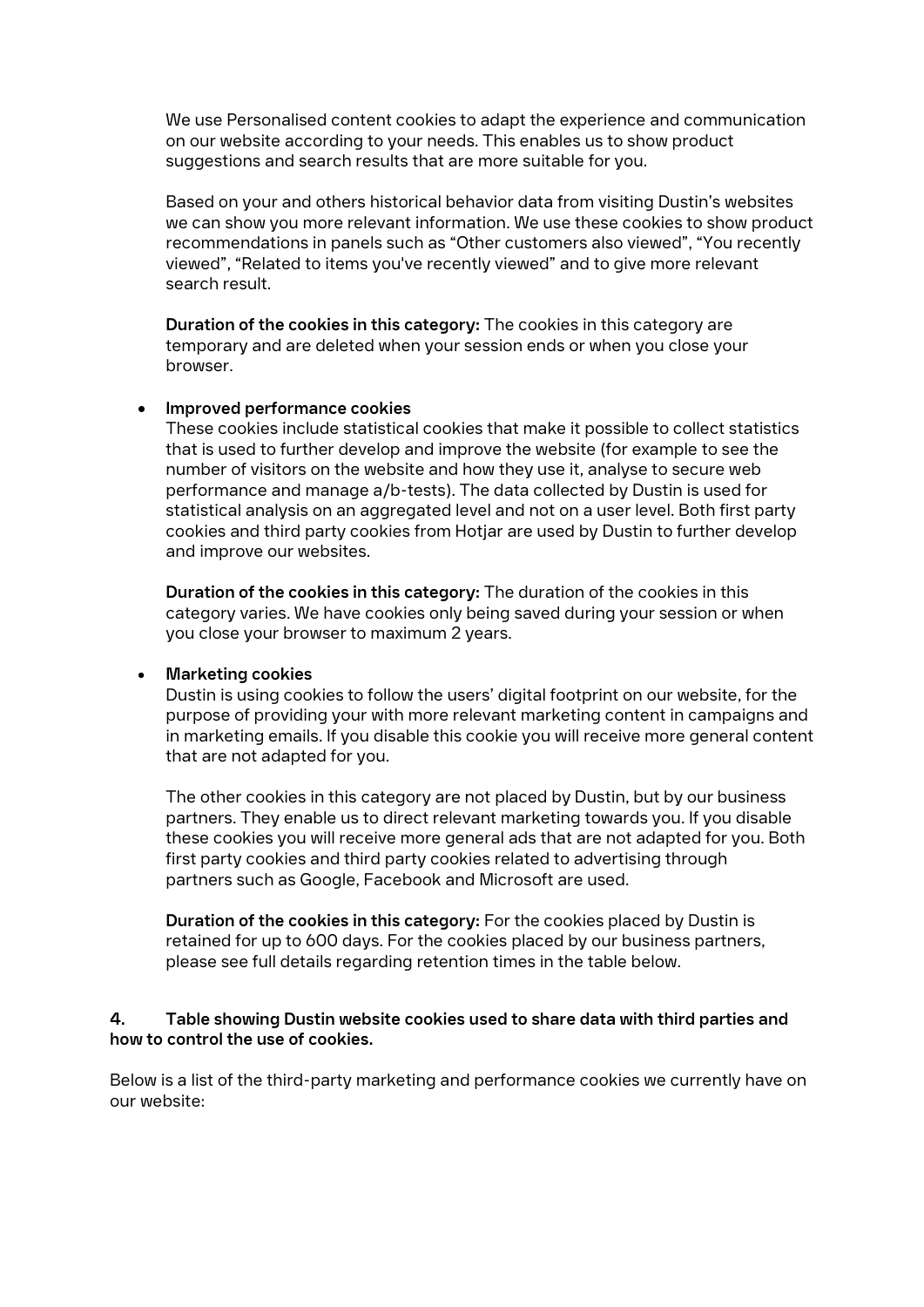|            |                                                                                                                                                                                                                                                                                                                                                                                   | <b>Type</b> |                                                                                                                                                                                              | <b>Expiry</b>      |
|------------|-----------------------------------------------------------------------------------------------------------------------------------------------------------------------------------------------------------------------------------------------------------------------------------------------------------------------------------------------------------------------------------|-------------|----------------------------------------------------------------------------------------------------------------------------------------------------------------------------------------------|--------------------|
| Originator | <b>Purpose</b>                                                                                                                                                                                                                                                                                                                                                                    |             | Opt-out                                                                                                                                                                                      | date               |
| Google Ads | The information is used to<br>enable Dustin and its partners<br>to display the most relevant<br>ads to you. This applies to ads<br>on the Google search engine<br>as well as other ads in the<br>Google network. The<br>information is also used to<br>display relevant ads and<br>products to you at Google's<br>partner sites.<br>Read more in their privacy<br>statement here. | Marketing   | https://consent.google.com/ 3 months<br>d?continue=https://www.go<br>ogle.com/?client%3Dsafari%<br>26channel%3Diphone_bm&g<br><u>I=SE&amp;m=1&amp;pc=shp&amp;uxe=453</u><br>0818&hl=sv&src=2 |                    |
| Bing       | The information is used to<br>enable Dustin and its partners<br>to display the most relevant<br>ads for you. This applies to ads<br>on Bing's search engine as<br>well as other ads on Bing's<br>partner sites.<br>Read more in their privacy<br>statement here.                                                                                                                  | Marketing   | https://account.microsoft.co 90 days<br>m/privacy/ad-settings                                                                                                                                |                    |
| Facebook   | The information is used to<br>enable Dustin and its partners<br>to personalise their marketing,<br>for example to display relevant<br>ads for you on Facebook.<br>Read more in their privacy<br>statement here.                                                                                                                                                                   | Marketing   | https://www.facebook.com/<br>policies/cookies                                                                                                                                                | Up to $2$<br>years |
| LinkedIn   | The information is used to<br>enable Dustin and its partners<br>to personalise their marketing,<br>for example to display relevant<br>ads for you on Linkedln.<br>Read more in their privacy<br>statement here.                                                                                                                                                                   | Marketing   | https://www.linkedin.com/le Up to 30<br>gal/cookie-policy                                                                                                                                    | days               |
| AppNexus   | The information is used to<br>enable Dustin and its partners<br>to display the most relevant<br>ads to you. The information is<br>also used to display relevant<br>ads and products to you<br>through partnerships with<br>publicists.                                                                                                                                            | Marketing   | https://monetize.xandr.com/ Up to 90<br>privacy-center/opt_out                                                                                                                               | days               |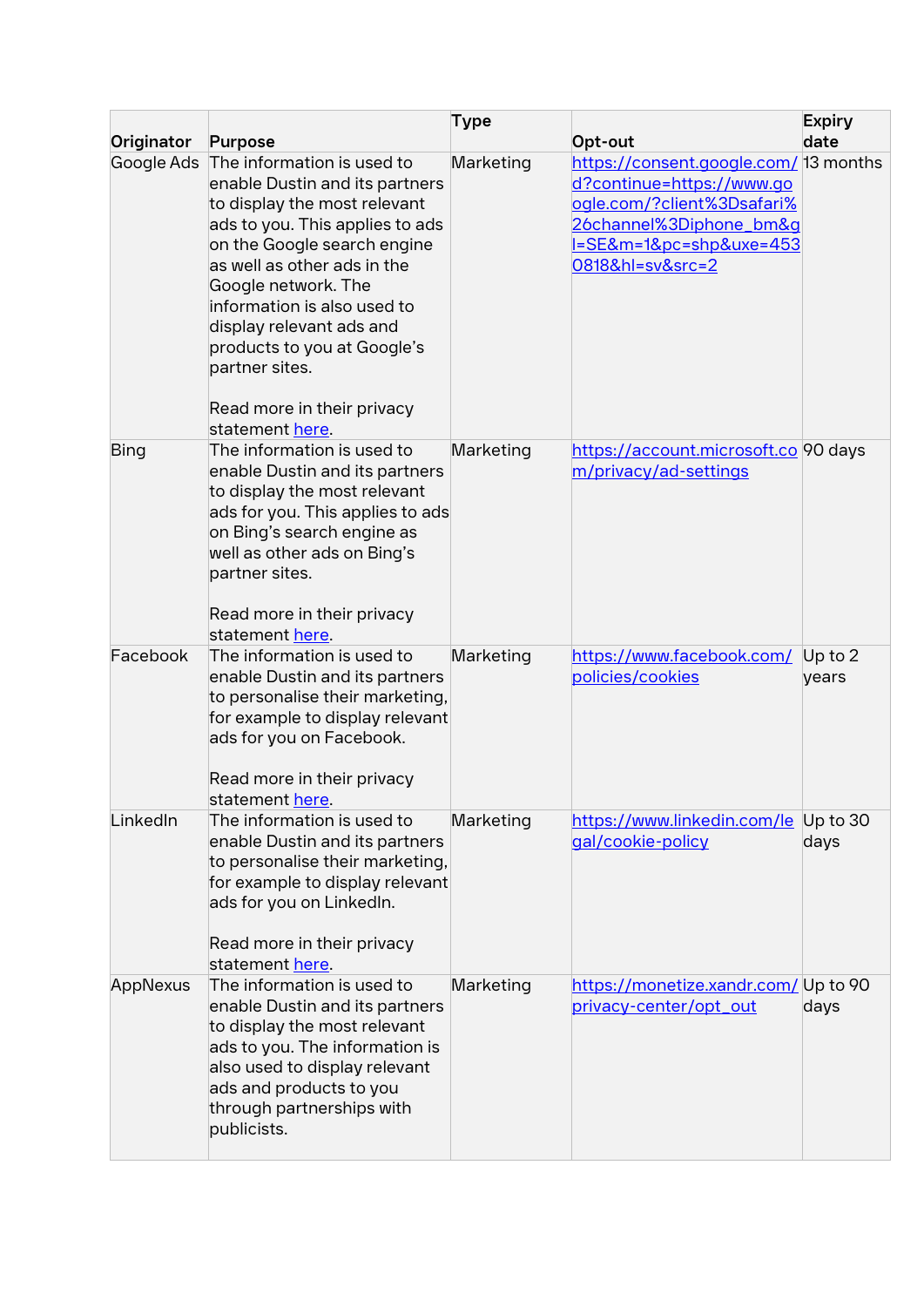|                   | Read more in their privacy<br>statement here.                                                                                                                                                                                                                                                        |             |                                                                                                                                    |
|-------------------|------------------------------------------------------------------------------------------------------------------------------------------------------------------------------------------------------------------------------------------------------------------------------------------------------|-------------|------------------------------------------------------------------------------------------------------------------------------------|
| er                | TradeTrack The information is used so<br>that Dustin can compensate<br>partners and be able to<br>provide benefits and special<br>offers to you through<br>publicists and affiliate<br>partners.<br>Read more in their privacy<br>statement here.                                                    | Marketing   | https://tradetracker.com/pri 2 years<br>vacy-policy/how-we-use-<br>cookies                                                         |
| Albacross         | The information is used to<br>enable Dustin<br>and Albacross to recognize a<br>return visitor as a unique user.<br>The information is also used to<br>display relevant ads and<br>products to you through<br>partnerships with publicists.<br>Read more in their privacy<br>statement here.          | Marketing   | https://albacross.com/privacd year<br>v-policy                                                                                     |
| Hotjar            | The information is used by<br>Dustin to further develop and<br>improve the website. The data<br>collected by Dustin is<br>anonymized and used to<br>understand how the visitors<br>use the website.<br>Read more in their privacy<br>statement here.                                                 | Performance | https://www.hotjar.com/lega 1 year<br><b>I/policies/privacy</b>                                                                    |
| <b>Bidtheatre</b> | The information is used to<br>enable Dustin and its partners<br>to personalise their marketing,<br>for example to display relevant<br>ads for you.<br>Read more in their privacy<br>statement here.                                                                                                  | Marketing   | https://www.bidtheatre.com/60 days<br>privacy-tool                                                                                 |
| Oracle<br>Eloqua  | The information is used<br>to register a unique ID that<br>identifies your device upon<br>return visits. This information<br>is also used for auto-<br>populating forms and to<br>validate if a certain contact is<br>registered to an email group.<br>Read more in their privacy<br>statement here. | Marketing   | https://www.oracle.com/lega13 months<br>[/privacy/privacy-policy.html<br>https://www.oracle.com/mar<br>ketingcloud/opt-status.html |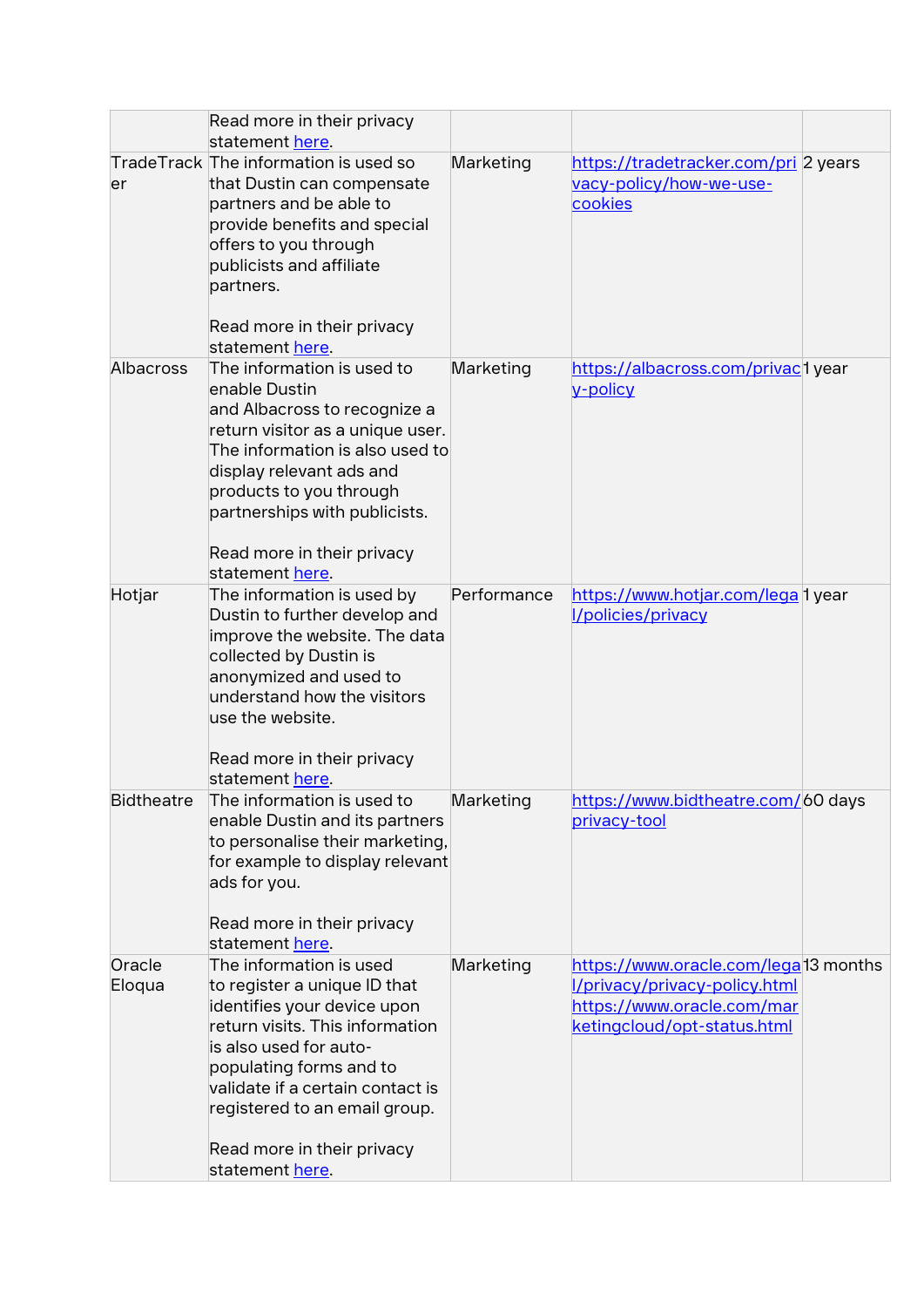| Google<br>/Youtube | The information is used for the Marketing<br>purpose of advertising and to<br>determine what cookies<br>you have given consent to.<br>The information is also<br>used as anonymous statistical<br>data on for example how many<br>times a video is displayed.<br>Unless you log in to<br>your Google account no<br>sensitive data is collected. If<br>you log in to your<br>google account, your<br>choices are connected with yo<br>ur account. For example, if you<br>click "like" on a video.<br>Read more in their privacy<br>statement here. |             | https://consent.google.com/ Up to 17<br>d?continue=https://www.go years<br>ogle.com/?client%3Dsafari% and 238<br>26channel%3Diphone_bm&gdays<br><u>=SE&amp;m=1&amp;pc=shp&amp;uxe=453</u><br>0818&hl=sv&src=2 |  |
|--------------------|---------------------------------------------------------------------------------------------------------------------------------------------------------------------------------------------------------------------------------------------------------------------------------------------------------------------------------------------------------------------------------------------------------------------------------------------------------------------------------------------------------------------------------------------------|-------------|---------------------------------------------------------------------------------------------------------------------------------------------------------------------------------------------------------------|--|
|                    | DoubleClick This information is<br>used by DoubleClick to report<br>and register your actions after<br>viewing or clicking one of the<br>advertiser's ads. The purpose<br>is to measure the efficiency of<br>an ad and to present targeted<br>ads to the user.<br>This information is also<br>used by DoubleClick to see if<br>their ads have been properly<br>displayed. The purpose<br>is to make their marketing<br>efforts more efficient.<br>Read more in their privacy<br>statement here.                                                   | Marketing   | https://consent.google.com/ Up to 1<br>d?continue=https://www.qo year and<br>ogle.com/?client%3Dsafari% 25 days<br>26channel%3Diphone_bm&q<br><u>=SE&amp;m=1&amp;pc=shp&amp;uxe=453</u><br>0818&hl=sv&src=2   |  |
| 1WorldSync         | This information is used when<br>a partner is set up/configured<br>for AB-testing. The<br>information saved is a random<br>number.<br>Read more in their privacy<br>statement here.                                                                                                                                                                                                                                                                                                                                                               | Performance | https://www.viacomcbspriva 30 days<br>cy.com/en/policy?r=cbsi.sec<br>ure.force.com                                                                                                                            |  |
| Group M            | This information is used for<br>online advertisement. The<br>information collected is about<br>your activities on the partners<br>website (pages visited,<br>banners clicked, etc). This                                                                                                                                                                                                                                                                                                                                                          | Marketing   | https://www.xaxis.com/de/pr30 days<br>ivacy-notice                                                                                                                                                            |  |